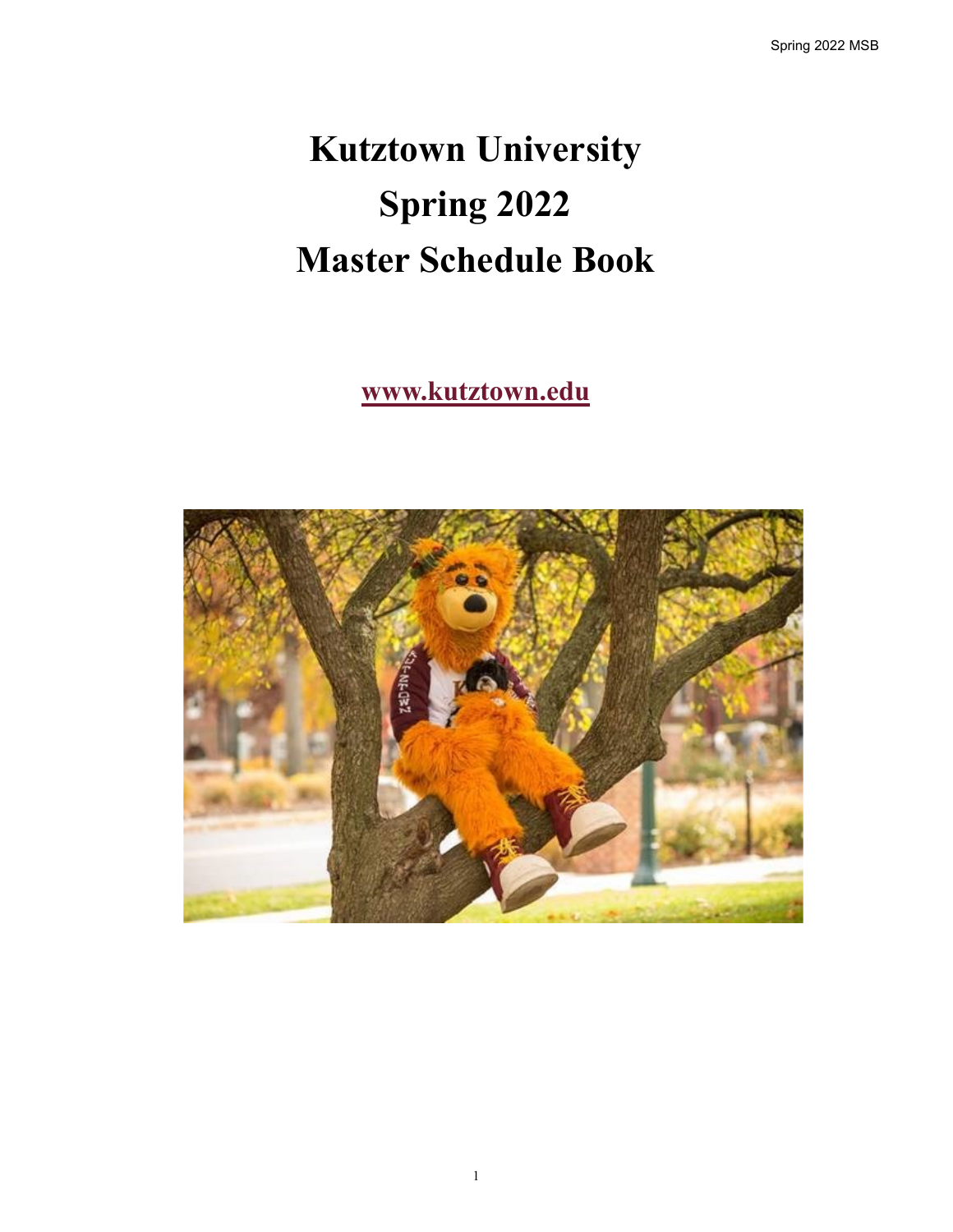| <b>Spring 2022 Calendar</b>                                                         |                                                                                                                                                                                  |  |  |  |  |  |
|-------------------------------------------------------------------------------------|----------------------------------------------------------------------------------------------------------------------------------------------------------------------------------|--|--|--|--|--|
| *This calendar is tentative. Please visit http://calendar.kutztown.edu for updates. |                                                                                                                                                                                  |  |  |  |  |  |
| Monday, January 17                                                                  | Martin Luther King Day - NO Classes - University Closed.                                                                                                                         |  |  |  |  |  |
| Monday, January 24                                                                  | ALL classes begin.<br>Clinical Experience Orientation 8:00 AM-1:00 PM, location MSU 183.<br>On Campus Drop/Add and Late Registration begins.                                     |  |  |  |  |  |
| Tuesday, January 25 - Friday, March 11                                              | First Half Communication Design.                                                                                                                                                 |  |  |  |  |  |
| Tuesday, January 25 - Friday, March 18                                              | First Half Clinical Experience.                                                                                                                                                  |  |  |  |  |  |
| Saturday, January 29                                                                | Saturday classes begin.                                                                                                                                                          |  |  |  |  |  |
| Monday, January 31                                                                  | Last day to add/drop a course in MyKU for all students.                                                                                                                          |  |  |  |  |  |
| Tuesday, February 1- Friday, April 8                                                | "W" period. Students must come into the Registrar's Office to withdraw from a course.                                                                                            |  |  |  |  |  |
| Monday, February 21                                                                 | PRESIDENT'S DAY - CLASSES WILL BE HELD                                                                                                                                           |  |  |  |  |  |
| Thursday, March 10                                                                  | Mid Term.                                                                                                                                                                        |  |  |  |  |  |
| Saturday, March 12                                                                  | SPRING BREAK begins at end of classes.                                                                                                                                           |  |  |  |  |  |
| Monday, March 14                                                                    | <b>SPRING BREAK</b> ends. Classes resume.                                                                                                                                        |  |  |  |  |  |
| Tuesday, March 15                                                                   | Summer 2022 Registration begins.                                                                                                                                                 |  |  |  |  |  |
| Monday, March 21-Friday, May 14                                                     | Second Half Communication Design.                                                                                                                                                |  |  |  |  |  |
| Monday, March 21- Saturday, May 7                                                   | Second Half Clinical Experience.                                                                                                                                                 |  |  |  |  |  |
| Monday, March 28 - Monday, April 25                                                 | Advisement Period for Fall 2022.                                                                                                                                                 |  |  |  |  |  |
| Friday, April 1                                                                     | Incumbent Graduate registration begins for Fall 2022.                                                                                                                            |  |  |  |  |  |
| Friday, April 8                                                                     | Last day for Undergraduate students to make up "Incompletes" from Fall 2021 and Winter 2022.<br>Last day to withdraw from a class and receive a "W". See policy for information. |  |  |  |  |  |
| Friday, April 8                                                                     | Advisement/registration of new Graduates, Post-Baccalaureate Certs, Prof Credit students.                                                                                        |  |  |  |  |  |
| Monday, April 11 - Monday, April 25                                                 | Undergraduate Web Registration for Fall 2022 classes by appointment.                                                                                                             |  |  |  |  |  |
| Monday, April 22                                                                    | Last day for Leave of Absence or University Withdrawals for Spring 2022.                                                                                                         |  |  |  |  |  |
| Friday, April 29                                                                    | Registration for Fall 2022 closed. Reopens Monday, August 22                                                                                                                     |  |  |  |  |  |
| Friday May 6                                                                        | Last day of regular classes.                                                                                                                                                     |  |  |  |  |  |
| Saturday, May 7                                                                     | Last day of Saturday classes.                                                                                                                                                    |  |  |  |  |  |
| Monday, May 9- Saturday, May 14                                                     | Final Examinations.                                                                                                                                                              |  |  |  |  |  |
| Monday, May 11                                                                      | Last day for Graduate students to make up "Incompletes" from Spring 2021 & Summer 2021.                                                                                          |  |  |  |  |  |
| Wednesday, May 14                                                                   | Last day of the semester.<br>May Commencement. COE & COLAS 9AM; COB & COVPA 2:30PM                                                                                               |  |  |  |  |  |

Questions or concerns regarding the calendar should be directed to the Registrar, Ted Witryk, at **[regoffice@kutztown.edu](mailto:regoffice@kutztown.edu)**.

Registration questions/concerns, Registrar's Office 610-683-4485 or via email at **[regoffice@kutztown.edu](mailto:regoffice@kutztown.edu)**.

Computer access questions/concerns, IT Help Center 610-683-1511 or via email at **[helpcenter@kutztown.edu](mailto:helpcenter@kutztown.edu?subject=%20)**.

#### **Table of Contents**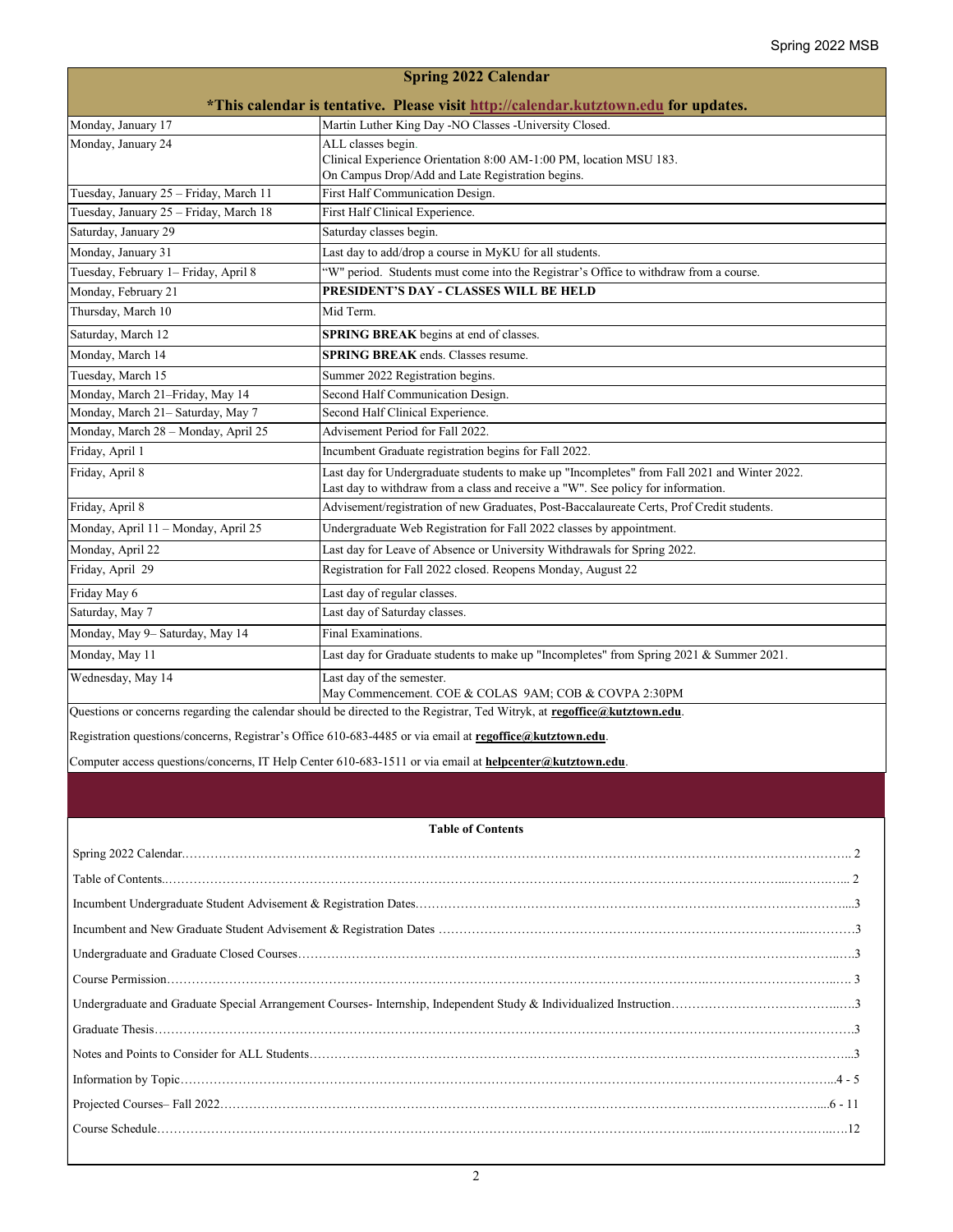#### **Incumbent Undergraduate Student Advisement & Registration Dates– Spring 2022**

#### **Advisement Period ………………………………………………………………………………………...Monday, October 18th—Monday, November 15th Course Selection…………………………………………………………………………………………….Monday, November 1st—Wednesday, December 1st**

Make an appointment to see your advisor(s) during the Advisement period to determine the courses that you should schedule online. Any student who is unable to make an appointment with his/her Academic Advisor should see the Advisor's Department Chair.

#### **Advisement for Undergraduates with Multiple Programs, Secondary Ed Majors, and Major/Concentration Changes**

- **MULTIPLE PROGRAM STUDENTS** are students who have either declared two majors with the same degree designation (for example: DOUBLE MA-JORS – BA in History and a BA in Music) or declared two degree programs (for example: DUAL DEGREE – BA in Political Science and a BS in Criminal Justice). Students with multiple programs of study are required to have advisement sessions with the academic advisors from each major program of study. The academic advisor for the first declared major will be listed as the first advisor. The academic advisor for the additional major or degree will be listed as the second advisor. The first advisor may determine your registration type (see above). Both advisors may enter information on your Advisement Screen. The student will schedule courses during dates as listed online. **UNDERGRADUATE STUDENTS COMPLETING SIMULTANEOUS DEGREES NEED A MINIMUM OF 150 CREDITS.**
- **SECONDARY EDUCATION STUDENTS** are required to have advisement sessions with their academic advisor from the area of concentration (listed as the first advisor) and with their academic advisor from the Department of Secondary Education (listed as the second advisor). The first advisor may determine your registration type. The student will schedule courses during dates as listed online.
- **STUDENTS WITH APPROVED CHANGES IN MAJOR OR CONCENTRATION** will consult with the newly assigned Academic Advisor for the course selection advisement as well as for various other academic concerns. The name of the new Academic Advisor is listed online.

#### **Incumbent and New Graduate Student Advisement & Registration Dates- Spring 2022**

**Incumbent (Current) Graduate & Post-Baccalaureate Certification Registration …………………………………………………….Monday, October 26th Advisement/Registration of New Graduate, Post-Baccalaureate Cert, and Prof Credit Students.....................................................Tuesday, November 2nd** 

While not required, graduate students are strongly urged to consult their advisors regarding their course selections, degree requirements, candidacy, graduation requirements, or any other matter relating to their program. Post-Baccalaureate Certification students are required to have their initial registration approved by their advisor for their first semester as a certification student. It is strongly recommended that consultation be made with their advisor for subsequent registrations.

#### **Undergraduate and Graduate Closed Courses**

Course Permission Forms are available in the Registrar's Office for students seeking registration into a closed course. Students must obtain the signature/ approval of the instructor, and in the College of Business, these forms must also be signed by the chair of Business Administration. Once the appropriate signatures are received, students can return the form(s) to the Registrar's Office to have the course(s) added to their schedules.

#### **Course Permission**

Course Permission Forms are available in the Registrar's Office for students seeking registration into a closed course. Students must obtain the signature/ approval of the instructor, and in the College of Business, these forms must also be signed by the chair of Business Administration. Once the appropriate signatures are received, students can return the form(s) to the Registrar's Office to have the course(s) added to their schedules.

#### **Undergraduate and Graduate Special Arrangement Courses-Internship, Independent Study & Individualized Instruction**

- 1. Secure the appropriate form at the academic department for the course.<br>2. Follow the directions on the form.
- 2. Follow the directions on the form.<br>3. Submit the completed form with si
- Submit the completed form with signatures at your designated registration time.

#### **Graduate Thesis**

Forms with appropriate approvals must be submitted at the time the student registers for a given semester. See Calendar for deadline. The student's procedure to accomplish this is as follows:

- 1. Secure the appropriate form from the department in which the course will be taught.
- 2. Secure the approval of the course instructor and Department Chair.<br>3. Deliver the form to the Dean's Office of the department in which the
- 3. Deliver the form to the Dean's Office of the department in which the course resides to seek his/her approval.<br>4. The student should report back in 3 business days to determine if the Dean or his/her designee has approve
- The student should report back in 3 business days to determine if the Dean or his/her designee has approved or denied the request. If the request is denied, the student, as well as the Chair and Instructor, will be informed.
- 5. If the request is approved, the student will collect the form and deliver it to the Dean of Graduate Studies to seek approval.<br>6. If approved, the student shall submit the form with all appropriate signatures to the Reg
- 6. If approved, the student shall submit the form with all appropriate signatures to the Registrar's Office. If the request is denied, the Dean of Graduate Studies will so inform the student, College Dean, Department Chair, and Instructor.

#### **Notes and Points to Consider for All Students**

- Resolve all negative service indicators that restrict registration before you register.
- Check the schedule for courses you intend to take. Consult with your advisor if they are not offered.
- Select courses that do not conflict or meet at a location other than the place desired.
- Select your desired science laboratory, the corresponding lecture section will automatically be added to your schedule.
- Select the correct sequence of courses by observing course prerequisites.
- Select courses that complete requirements within your particular curriculum.
- Obtain permission to schedule 18 + Undergraduate credits. Additional credits require permission from your Dept Chair and will result in additional charges.
- Obtain the permission of the instructor to enroll in 400 level courses which are generally limited to junior, senior, and graduate students.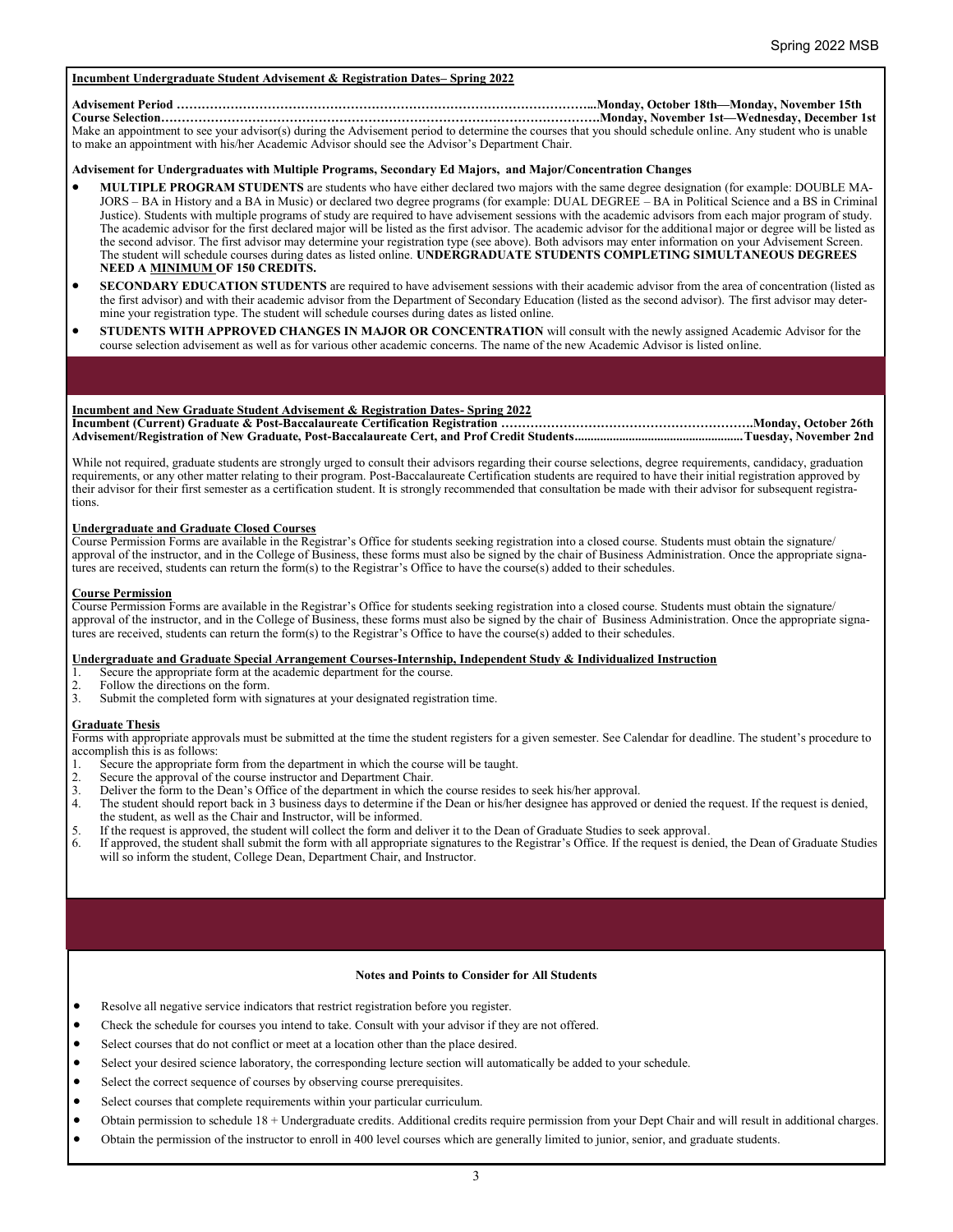| <b>Important Information (Numerical and Alphabetical)</b>                                |                                                                                                                                                                                                                                                                                                                                                                                                                                                                                                                                                                                                                                                                                                                                                                                                                                                                                                                                                                                                                                                                                                                                                                                                                                                                                                                                                                                                                                                         |                                                                                                                                                                                                               |    |                                                                          |           |                                                                                                                                                  |           |                      |
|------------------------------------------------------------------------------------------|---------------------------------------------------------------------------------------------------------------------------------------------------------------------------------------------------------------------------------------------------------------------------------------------------------------------------------------------------------------------------------------------------------------------------------------------------------------------------------------------------------------------------------------------------------------------------------------------------------------------------------------------------------------------------------------------------------------------------------------------------------------------------------------------------------------------------------------------------------------------------------------------------------------------------------------------------------------------------------------------------------------------------------------------------------------------------------------------------------------------------------------------------------------------------------------------------------------------------------------------------------------------------------------------------------------------------------------------------------------------------------------------------------------------------------------------------------|---------------------------------------------------------------------------------------------------------------------------------------------------------------------------------------------------------------|----|--------------------------------------------------------------------------|-----------|--------------------------------------------------------------------------------------------------------------------------------------------------|-----------|----------------------|
| 400-level courses                                                                        | Courses at the 400-level are graduate courses open to undergraduate students in their junior or senior year who have a<br>cumulative grade point average of 2.90 or better. Undergraduates who have less than the required average must obtain<br>written permission from the instructor and submit it with their registration forms.                                                                                                                                                                                                                                                                                                                                                                                                                                                                                                                                                                                                                                                                                                                                                                                                                                                                                                                                                                                                                                                                                                                   |                                                                                                                                                                                                               |    |                                                                          |           |                                                                                                                                                  |           |                      |
| Academic Probation                                                                       | Undergraduate students on Academic Probation during the current semester are allowed to register for no more than 15<br>credits for a subsequent semester without permission.                                                                                                                                                                                                                                                                                                                                                                                                                                                                                                                                                                                                                                                                                                                                                                                                                                                                                                                                                                                                                                                                                                                                                                                                                                                                           |                                                                                                                                                                                                               |    |                                                                          |           |                                                                                                                                                  |           |                      |
| <b>Academic Progress &amp; Eligibility</b>                                               |                                                                                                                                                                                                                                                                                                                                                                                                                                                                                                                                                                                                                                                                                                                                                                                                                                                                                                                                                                                                                                                                                                                                                                                                                                                                                                                                                                                                                                                         | See Financial Aid's website, http://www.kutztown.edu/financialaid.                                                                                                                                            |    |                                                                          |           |                                                                                                                                                  |           |                      |
| <b>Academic Warning</b>                                                                  | Undergraduates on Academic Warning should not select more than 15 credits without permission.                                                                                                                                                                                                                                                                                                                                                                                                                                                                                                                                                                                                                                                                                                                                                                                                                                                                                                                                                                                                                                                                                                                                                                                                                                                                                                                                                           |                                                                                                                                                                                                               |    |                                                                          |           |                                                                                                                                                  |           |                      |
| <b>Auditing a Course</b>                                                                 | Please see Academic Policy Information in the Kutztown University Undergraduate Catalog, http://www.kutztown.edu/<br>catalog.                                                                                                                                                                                                                                                                                                                                                                                                                                                                                                                                                                                                                                                                                                                                                                                                                                                                                                                                                                                                                                                                                                                                                                                                                                                                                                                           |                                                                                                                                                                                                               |    |                                                                          |           |                                                                                                                                                  |           |                      |
| <b>Building Codes</b>                                                                    | AF                                                                                                                                                                                                                                                                                                                                                                                                                                                                                                                                                                                                                                                                                                                                                                                                                                                                                                                                                                                                                                                                                                                                                                                                                                                                                                                                                                                                                                                      | Academic Forum                                                                                                                                                                                                | FS | Freyberger Schoolhouse                                                   | KY        | Keystone Hall                                                                                                                                    | RL        | Rohrbach Library     |
|                                                                                          | BН                                                                                                                                                                                                                                                                                                                                                                                                                                                                                                                                                                                                                                                                                                                                                                                                                                                                                                                                                                                                                                                                                                                                                                                                                                                                                                                                                                                                                                                      | <b>Boehm Building</b>                                                                                                                                                                                         | GC | Graduate Center                                                          | LC        | Rickenbach Learning Center                                                                                                                       | <b>SA</b> | Schaeffer Auditorium |
|                                                                                          | BК                                                                                                                                                                                                                                                                                                                                                                                                                                                                                                                                                                                                                                                                                                                                                                                                                                                                                                                                                                                                                                                                                                                                                                                                                                                                                                                                                                                                                                                      | Beekey Building                                                                                                                                                                                               | GR | Grim-Knedler Sci Building                                                | LY        | Lytle Hall                                                                                                                                       | SH        | Sharadin Art Studio  |
|                                                                                          | DF                                                                                                                                                                                                                                                                                                                                                                                                                                                                                                                                                                                                                                                                                                                                                                                                                                                                                                                                                                                                                                                                                                                                                                                                                                                                                                                                                                                                                                                      | DeFrancesco Building                                                                                                                                                                                          | HO | Honor's Hall                                                             | <b>RS</b> | Risley Hall                                                                                                                                      |           |                      |
| <b>Campus Store</b>                                                                      | Please see http://www.kubstore.com/ for information regarding the KU Campus Store.                                                                                                                                                                                                                                                                                                                                                                                                                                                                                                                                                                                                                                                                                                                                                                                                                                                                                                                                                                                                                                                                                                                                                                                                                                                                                                                                                                      |                                                                                                                                                                                                               |    |                                                                          |           |                                                                                                                                                  |           |                      |
| <b>Degree Requirements for</b><br><b>Transfer Students</b>                               | Undergraduate students transferring from any institution of higher education must complete half of the minimum semester<br>hour degree requirements in their major and minor field at Kutztown at the upper level. For more details please refer to the<br>Residency Policy also listed under this section.                                                                                                                                                                                                                                                                                                                                                                                                                                                                                                                                                                                                                                                                                                                                                                                                                                                                                                                                                                                                                                                                                                                                             |                                                                                                                                                                                                               |    |                                                                          |           |                                                                                                                                                  |           |                      |
| <b>Disabilities</b>                                                                      | If you received disability support services in high school through an IEP or 504 plan or had accommodations while en-<br>rolled at another university, you may be able to receive similar support at KU. If you have a disability and have not needed<br>or received prior accommodations, but anticipate needing support in order to have equal access to programs, services, or<br>facilities, you may also request services through the Disability Services Office (DSO).<br>To ensure that accommodations are in place for the start of the semester, visit www.kutztown.edu/DSO/accommodations<br>to review instructions for completing the online Accommodation Request Form and submitting disability-related documen-<br>tation. Familiarity with the accommodation request guidelines and procedures will help to prevent unnecessary delays in<br>the process.                                                                                                                                                                                                                                                                                                                                                                                                                                                                                                                                                                                |                                                                                                                                                                                                               |    |                                                                          |           |                                                                                                                                                  |           |                      |
| <b>Distance Education</b>                                                                | Please contact the DSO at $DSO(\hat{\omega})$ kutztown.edu if you have any questions.<br>There are 4 types of distance education: Blended- courses meet 30-79% online; 80-99% online; 100% online: 100%<br>online synch. Sections 800-809 represent Graduate distance education; 810-819 represent Undergraduate.                                                                                                                                                                                                                                                                                                                                                                                                                                                                                                                                                                                                                                                                                                                                                                                                                                                                                                                                                                                                                                                                                                                                       |                                                                                                                                                                                                               |    |                                                                          |           |                                                                                                                                                  |           |                      |
| <b>FERPA (Family Educational</b><br><b>Rights and Privacy Act of 1974</b><br>as amended) | This federal law states that institutions may not disclose information about students nor permit inspection of their records<br>without their permission unless such action is covered by certain exceptions stipulated in the act. The full provisions are<br>available at https://www.kutztown.edu/about-ku/administrative-offices/registrar/ferpa.htm                                                                                                                                                                                                                                                                                                                                                                                                                                                                                                                                                                                                                                                                                                                                                                                                                                                                                                                                                                                                                                                                                                |                                                                                                                                                                                                               |    |                                                                          |           |                                                                                                                                                  |           |                      |
| <b>Final Examinations</b>                                                                | Please see https://www.kutztown.edu/academics/academic-calendar/final-exam-schedule.html<br>for a detailed guide to Final Examinations. See policy below for conflicts.                                                                                                                                                                                                                                                                                                                                                                                                                                                                                                                                                                                                                                                                                                                                                                                                                                                                                                                                                                                                                                                                                                                                                                                                                                                                                 |                                                                                                                                                                                                               |    |                                                                          |           |                                                                                                                                                  |           |                      |
| <b>Final Examinations Conflict</b><br><b>Policy – Undergraduate Students</b>             | The student has the option to take all examinations as scheduled during final examination week. If a student has a conflict<br>of two final examinations at the same time, or three or more in one day, the student should try to resolve the conflict direct-<br>ly with the instructor(s) involved. In the event the conflict(s) cannot be resolved informally, the student may seek a resolu-<br>tion in the following manner:<br>1. Complete the "Final Examination Conflict Form" located on the Registrar's website by the end of week ten of the<br>semester. If the student does not apply by this date, the conflict(s) may not be resolved to the student's satisfaction.<br>2. Present this form to the instructor with the highest numbered course to schedule an alternate time to take the final<br>examination during final examination week. If conflicting final examinations are for the same numbered course, the course<br>with the largest enrollment will take precedence; that is, the smaller enrolled course final examination needs to be resched-<br>uled.<br>3. If the necessary rescheduling cannot be resolved through the instructor(s) involved and both courses are in the same<br>college, the academic dean will make the rescheduling decision.<br>4. If the rescheduling cannot be resolved through the instructors and the courses are in different colleges, the Provost will<br>make the rescheduling decision. |                                                                                                                                                                                                               |    |                                                                          |           |                                                                                                                                                  |           |                      |
| <b>Grade Point Average/Quality</b><br>Point Average (GPA/QPA)                            | The GPA in a student's major program is based on all courses taken which the department allows to count toward the<br>major, regardless of whether the student uses the courses to fulfill major program requirements or as electives, concomitant<br>courses, or General Education. One way for Undergraduate students to raise their GPA is to repeat courses in which they<br>anticipate earning a higher grade. (Note: Repeats of passed courses do not count toward the academic progress re-<br>quirements for financial aid).                                                                                                                                                                                                                                                                                                                                                                                                                                                                                                                                                                                                                                                                                                                                                                                                                                                                                                                    |                                                                                                                                                                                                               |    |                                                                          |           |                                                                                                                                                  |           |                      |
| Grading                                                                                  |                                                                                                                                                                                                                                                                                                                                                                                                                                                                                                                                                                                                                                                                                                                                                                                                                                                                                                                                                                                                                                                                                                                                                                                                                                                                                                                                                                                                                                                         |                                                                                                                                                                                                               |    | $(0.0)$ *Please note that there are no A+, C-, D+ or D– grading options. |           | The following grade options are available: $A(4.0)$ , $A(3.67)$ , $B(3.33)$ , $B(3.0)$ , $B(2.67)$ , $C(2.33)$ , $C(2.0)$ , $D(1.0)$ , $F(2.67)$ |           |                      |
| <b>Graduation</b>                                                                        |                                                                                                                                                                                                                                                                                                                                                                                                                                                                                                                                                                                                                                                                                                                                                                                                                                                                                                                                                                                                                                                                                                                                                                                                                                                                                                                                                                                                                                                         | Apply through MyKU. To change a name, submit a copy of a marriage certificate, a divorce decree indicating a change of<br>name, or a court order to the Registrar's Office. See Online Calendar for deadline. |    |                                                                          |           |                                                                                                                                                  |           |                      |
| The Health Center at Beck Hall                                                           |                                                                                                                                                                                                                                                                                                                                                                                                                                                                                                                                                                                                                                                                                                                                                                                                                                                                                                                                                                                                                                                                                                                                                                                                                                                                                                                                                                                                                                                         | Please see http://www.kutztown.edu/healthandwellness for information regarding Health and Wellness Services.                                                                                                  |    |                                                                          |           |                                                                                                                                                  |           |                      |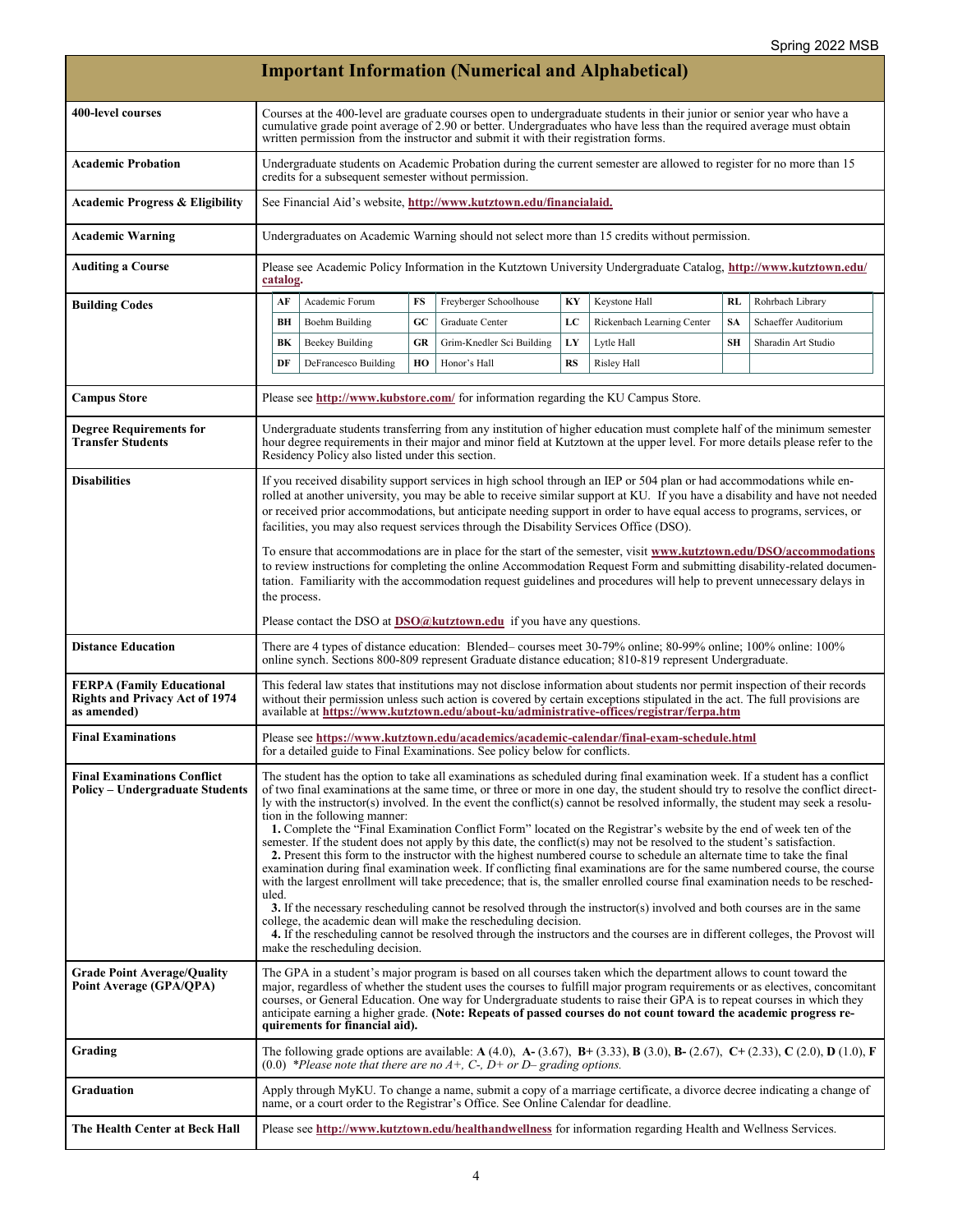| <b>Important Information (Numerical and Alphabetical) Continued</b>       |                                                                                                                                                                                                                                                                                                                                                                                                                                                                                                                                                                                                                                                                                                                                                                                                                                                                   |  |  |  |  |
|---------------------------------------------------------------------------|-------------------------------------------------------------------------------------------------------------------------------------------------------------------------------------------------------------------------------------------------------------------------------------------------------------------------------------------------------------------------------------------------------------------------------------------------------------------------------------------------------------------------------------------------------------------------------------------------------------------------------------------------------------------------------------------------------------------------------------------------------------------------------------------------------------------------------------------------------------------|--|--|--|--|
| <b>Housing, Residence Life</b>                                            | Please see http://www.kutztown.edu/housing for information regarding Housing and Residence Life.                                                                                                                                                                                                                                                                                                                                                                                                                                                                                                                                                                                                                                                                                                                                                                  |  |  |  |  |
| <b>Leave of Absence- Under-</b><br>graduates                              | Please see Academic Policy Information in the Kutztown University Undergraduate or Graduate Catalog go to: http://<br>www.kutztown.edu/catalog. Forms are located in the Registrar's Office. See Online Calendar for deadline.                                                                                                                                                                                                                                                                                                                                                                                                                                                                                                                                                                                                                                    |  |  |  |  |
| Meal Plan & Dining Flex<br><b>Dollars Information</b>                     | Please see http://www.kutztown.edu/dining or information regarding KU Dining Services.                                                                                                                                                                                                                                                                                                                                                                                                                                                                                                                                                                                                                                                                                                                                                                            |  |  |  |  |
| <b>Meeting Days in MyKU</b>                                               | M-Monday T-Tuesday W-Wednesday H-Thursday F-Friday A-Saturday S-Sunday                                                                                                                                                                                                                                                                                                                                                                                                                                                                                                                                                                                                                                                                                                                                                                                            |  |  |  |  |
| Permit to Study at another<br>Institution<br>(Undergraduate)              | Undergraduate students wishing to study at another college and to transfer the credits earned to Kutztown must obtain permis-<br>sion, in writing, prior to enrollment. This form is available at http://www.kutztown.edu/registrar.                                                                                                                                                                                                                                                                                                                                                                                                                                                                                                                                                                                                                              |  |  |  |  |
| Repeating a course<br>(Undergraduate)                                     | Undergraduate students will be limited to a <i>maximum</i> total of six (6) repeats. A single course can be repeated a <i>maximum</i> of<br><i>three (3)</i> times. Only the most recent grade will be calculated in the GPA and the total credits needed for graduation. The course<br>must be repeated at Kutztown. Students must obtain permission from the Dean of the student's major to take a course beyond the<br>maximum number of repeats for an individual course OR the overall maximum repeats.                                                                                                                                                                                                                                                                                                                                                      |  |  |  |  |
| <b>Residency Policy</b>                                                   | All first baccalaureate degree students must take at least 30 of the last 60 credits and at least 50% of their major credits at<br>Kutztown University.                                                                                                                                                                                                                                                                                                                                                                                                                                                                                                                                                                                                                                                                                                           |  |  |  |  |
| <b>Section Codes</b>                                                      | The first digit of the section indicates when or where a course is held:<br>$0/1 =$ Day, $2 =$ Monday Evening, $3 =$ Tuesday Evening, $4 =$ Wednesday Evening, $5 =$ Thursday Evening,<br>6 Two Evenings, a Saturday, or an Evening and a Saturday, 8 = Distance Education or Off Campus, 9 = Special Arrangement<br>(Individualized Instruction, Independent Study, Thesis, & Internship)                                                                                                                                                                                                                                                                                                                                                                                                                                                                        |  |  |  |  |
| <b>Student Right to Know and</b><br><b>Campus Security Act of</b><br>1990 | Information on campus crime statistics and a description of policies relating to campus security are available by contacting the<br>Director of Public Safety at 610-683-4002.                                                                                                                                                                                                                                                                                                                                                                                                                                                                                                                                                                                                                                                                                    |  |  |  |  |
| <b>Supplemental Instruction</b><br>(SI)                                   | Supplemental Instruction targets traditionally difficult courses. SI leaders attend class and hold 3 out-of-class sessions per week.<br>Students discover an appropriate application of study strategies as they review course content material. SI leaders are students<br>who have excelled in the particular course and have been trained to be SI leaders. The sessions are open to the students who are<br>enrolled in the SI course. For more information, please contact Academic Enrichment at 610-683-4726.                                                                                                                                                                                                                                                                                                                                              |  |  |  |  |
| "10 Year" Policy<br>(Undergraduates)                                      | The University welcomes the return of Undergraduate students who for various reasons did not complete their degrees. Such<br>students should be aware that courses taken in their major discipline ten years or more prior to the resumption of study might not<br>be counted toward graduation. Such courses may no longer be considered to be current or be required for the degree. The Regis-<br>trar in consultation with the chair of the department of the student's major determines the acceptability of these credits; however,<br>students may request the re-evaluation of the Registrar's decision by submitting a petition to the Undergraduate Exception Com-<br>mittee.                                                                                                                                                                           |  |  |  |  |
| <b>Transcript Requests</b>                                                | Official transcript requests can be made online through MyKU or via PDF on the Registrar's Office webpage.                                                                                                                                                                                                                                                                                                                                                                                                                                                                                                                                                                                                                                                                                                                                                        |  |  |  |  |
| Tuition, Fees, Billing, and<br><b>Refund Policy</b>                       | Please see Office of Student Accounts' website: https://www.kutztown.edu/about-ku/administrative-offices/student-<br>accounts.html for information.                                                                                                                                                                                                                                                                                                                                                                                                                                                                                                                                                                                                                                                                                                               |  |  |  |  |
| <b>Verification of Enrollment</b>                                         | Enrollment verifications can be obtained through MyKU.                                                                                                                                                                                                                                                                                                                                                                                                                                                                                                                                                                                                                                                                                                                                                                                                            |  |  |  |  |
| Withdrawal from<br><b>Individual Courses</b>                              | Courses dropped during the first week of the semester will not be recorded on the student's permanent transcript. Students may<br>withdraw from individual courses with a grade of "W" between the second and tenth week of the semester. After the tenth week<br>of the semester and through the last day of classes, a student who withdraws will receive a grade determined by the instructor.<br>Failure to drop a class from which a student is registered but is not attending will result in a grade of "F" for that course.                                                                                                                                                                                                                                                                                                                               |  |  |  |  |
| <b>Withdrawal from Institu-</b><br>tion Federal Aid Recipients            | See Financial Aid's website, http://www.kutztown.edu/financialaid.                                                                                                                                                                                                                                                                                                                                                                                                                                                                                                                                                                                                                                                                                                                                                                                                |  |  |  |  |
| Withdrawal from the<br>University-<br><b>Undergraduates</b>               | Any student leaving the University prior to the end of any academic term must officially withdraw. The student should contact<br>the Registrar's Office to initiate the formal withdrawal process. The date the Registrar's Office receives the withdrawal form<br>with the student's original signature is the student's official date of withdrawal from the University. If the student com-<br>pletes the withdrawal process with the Registrar's Office two weeks prior to the start of finals, the student will receive "W"<br>grades for all courses. If the student completes the withdrawal process after that point, the student will receive a grade determined<br>by the instructor. Please note that failure to complete the withdrawal process may result in failing grades in all courses being<br>taken at the time of withdrawal.                 |  |  |  |  |
| Withdrawal from the<br>University– Graduates                              | Graduate Students have six years from the first day of their first class to complete their studies and are not required to attend<br>every semester. If a student wishes to withdraw from all courses, whether only for that semester or permanently, the student will<br>need to complete and submit the withdrawal form. If the form is completed after the first week of the start of classes and before<br>the two week period before the start of finals, the student will receive "W" grades for all courses. If submitted after the two week<br>period before the start of finals and through the last day of classes, the student will receive a grade(s) which will be determined<br>by the instructor(s). The date the Registrar's Office receives notification in writing with the student's original signature is<br>the official date of withdrawal. |  |  |  |  |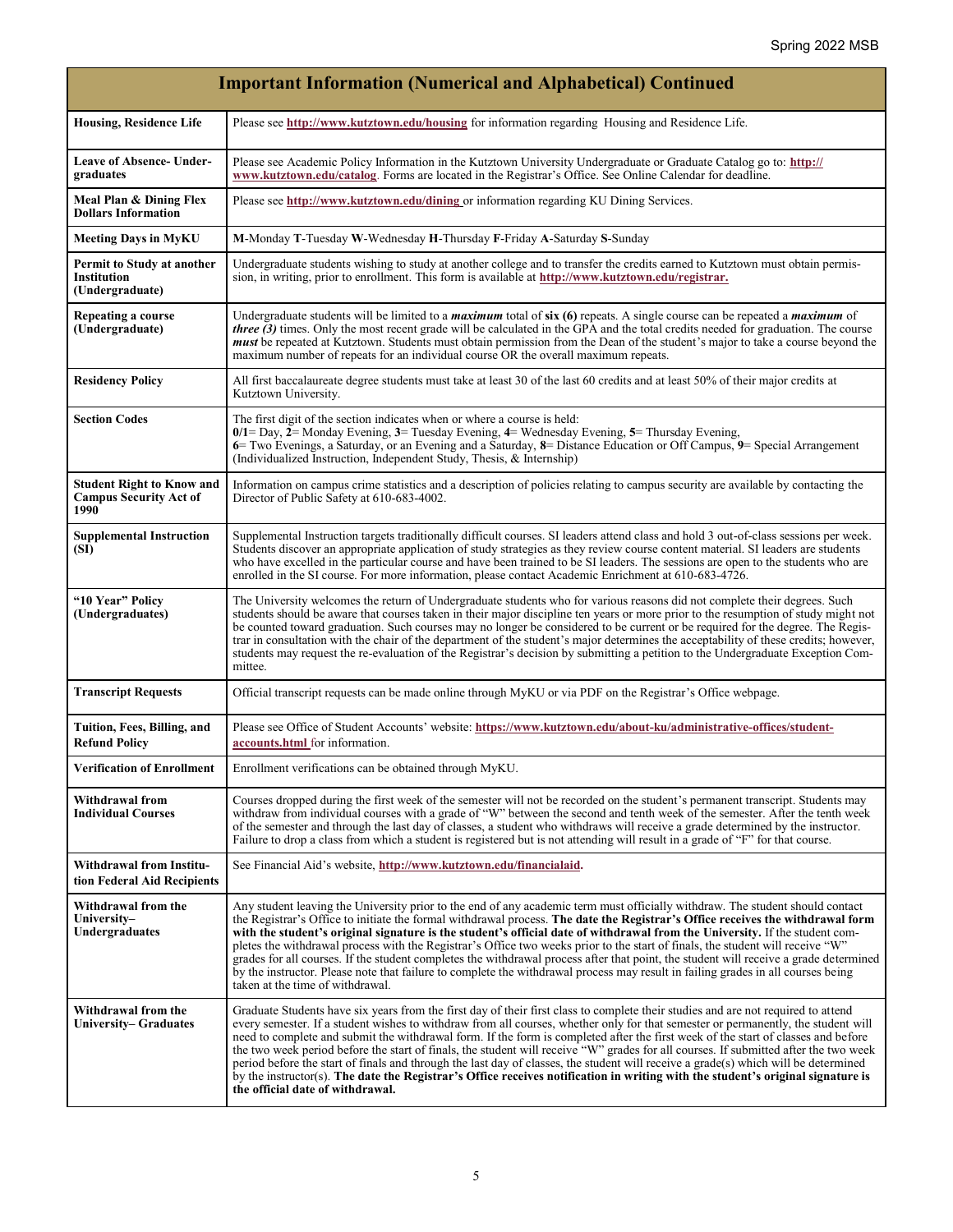#### **ACC**

- ACC 121 Financial Accounting ACC 122 Managerial Accounting ACC 305 Cost Accounting ACC 312 Accounting Information Systems ACC 317 Tax Accounting I ACC 318 Tax Accounting II ACC 321 Intermediate Accounting I ACC 322 Intermediate Accounting II ACC 323 Advanced Accounting
- ACC 330 Auditing Practice and Standards
- ACC 335 Forensic Accounting

#### **ANT**

ANT 010CD Cultural Anthropology ANT 020 Physical Anthropology ANT 131 New World Archaeology ANT 165 The Muslim Middle East ANT 202 Research Methods in Physical Anthropology ANT 218 Culture & Consumption ANT/SOC 232 Marriage in Cross-Cultural Perspective ANT 239 Historical Archaeology ANT/SOC 241 Race & Ethnicity ANT 242 Museums, Festivals and Cultural Events ANT 360CMWI History & Theory of Anthropology

### **APD**

APD 141Intro to Visual Storytelling APD 171 Intro 3D Model/Rendering APD 231 Intro to 2D Animation APD 341-345 Visual Storytelling I-V APD 351-355 3D Model Rendering Studio I-V APD 361-365 Animation Studio I-V

#### **ARC**

ARC 15VL Art, Design & Visual Culture ARC 211VLCD Women in the Arts ARC 241CDVL Color: Perception, Properties, & Practices ARC 300 Visual Culture: Critical Practice ARC 517 Art Criticism

#### **ARH**

ARH 24 Art History A ARH 25 Art History B ARH 26 Art History C ARH 124 Art History A ARH 125 Art History B ARH 126 Art History C ARH 322 Visualizing Food & Empire ARH 350 Baroque Italy France Spain ARH 365 Cut/Paste Hist of Collage

#### **ART**

ART 031VL Two-Dimensional Design ART 032VL Three-Dimensional Design ART 141 Int Textile & Material Studies ART 142 Intro to Weaving ART 182CP Introduction to Digital Media ART 231 Digital Animation ART 331-332 Animation Studio I & II ART 276 Interactive Design I ART 366 Workshop: Motion Graphics ART 561 Ceramics

#### **ARU**

ARU 132 Art in Alternative Settings ARU 210 Learning in the Visual Arts: Childhood ARU 236 The Arts & Pre-K Education ARU 301 Art Education Field Experience ARU 310 Learning in the Visual Arts: Adolescence ARU 330Studio Thinking

ARU 390 Clinical Experience and Practicum I ARU 391 Clinical Experience and Practicum II ARU 399 Student Exhibition ARU 430 Studio Thinking ARU 475 Art Field Experience ARU 490 Clinical Experience & Practicum I ARU 491 Clinical Experience & Practicum II ARU 517 Art Criticism ARU 522 Perspectives in Art Ed ARU 542 Weaving & Textiles ARU 543 Ceramics ARU 561 Prin & Prac Art Admin ARU 562 Arts & Civic Engagement ARU 591 Methods of Research

ARU 331CD Designing for Disabilities

#### **AST**

AST/WGS 16 Core to the Cosmos: Contribs of Women to AST AST 30QL Mission to the Planets Lecture/Lab AST 42 Stars, Galaxies & Black Holes AST 140QL Planetary Science Lecture/Lab AST 240 The Planetarium AST/PHY 242 Exoplanets Lecture/Lab AST/PHY 342 Astrophysics AST 350 Practical Astronomy AST 370 Research in Astronomy

#### **BIO**

BIO 10 Introduction to Biology Lecture/Lab BIO 12 Human Biology Lecture/Lab BIO 104 Principles of Biology Lecture/Lab BIO 106 Intro to Zoology Lecture/Lab BIO 108 Introduction to Botany Lecture/Lab BIO 120 Anatomy & Physiology I Lecture/Lab BIO 130 Environmental Issues: Global Perspective BIO 140 Biology and Society BIO 146 Basic Nutrition & Diet Therapy BIO 224 Applied Environmental Microbio Lecture/Lab BIO 244 Ecology Lecture/Lab BIO 230 Plant Taxonomy Lecture/Lab BIO 236 Plant Pathology Lecture/Lab BIO 264 Comparative Anatomy Lecture/Lab BIO 270CTWI Research Methods Lecture/Lab BIO/MAR 326 Marine Ecology Lecture/Lab BIO 330 Histology Lecture/Lab BIO 346 Molecular Biology Lecture/Lab BIO 357 Virology Lecture/Lab BIO 370 Research in Biology BIO 380 Senior Seminar in Biology BIO 385 Research in Biology II BIO 390 Internship in Biology

#### **BUS**

BUS 131 Legal Environment of Business BUS 220 Regression Analysis and Data Analytics BUS 275 Business Data Management and Info Systems

#### **CDE**

CDE 10 Digital Foundations CDE 115 Coding CDE 130 Typography CDE 151 Illustration Techniques CDE 220 Print Media Production CDE 238 Graphic Design CDE 241 Advertising Design CDE 276 Interactive Design CDE 356 Creative Coding CDE 361 CDE Wksp: Restaurant Graphics CDE 364 CDE Wksp: Poster Design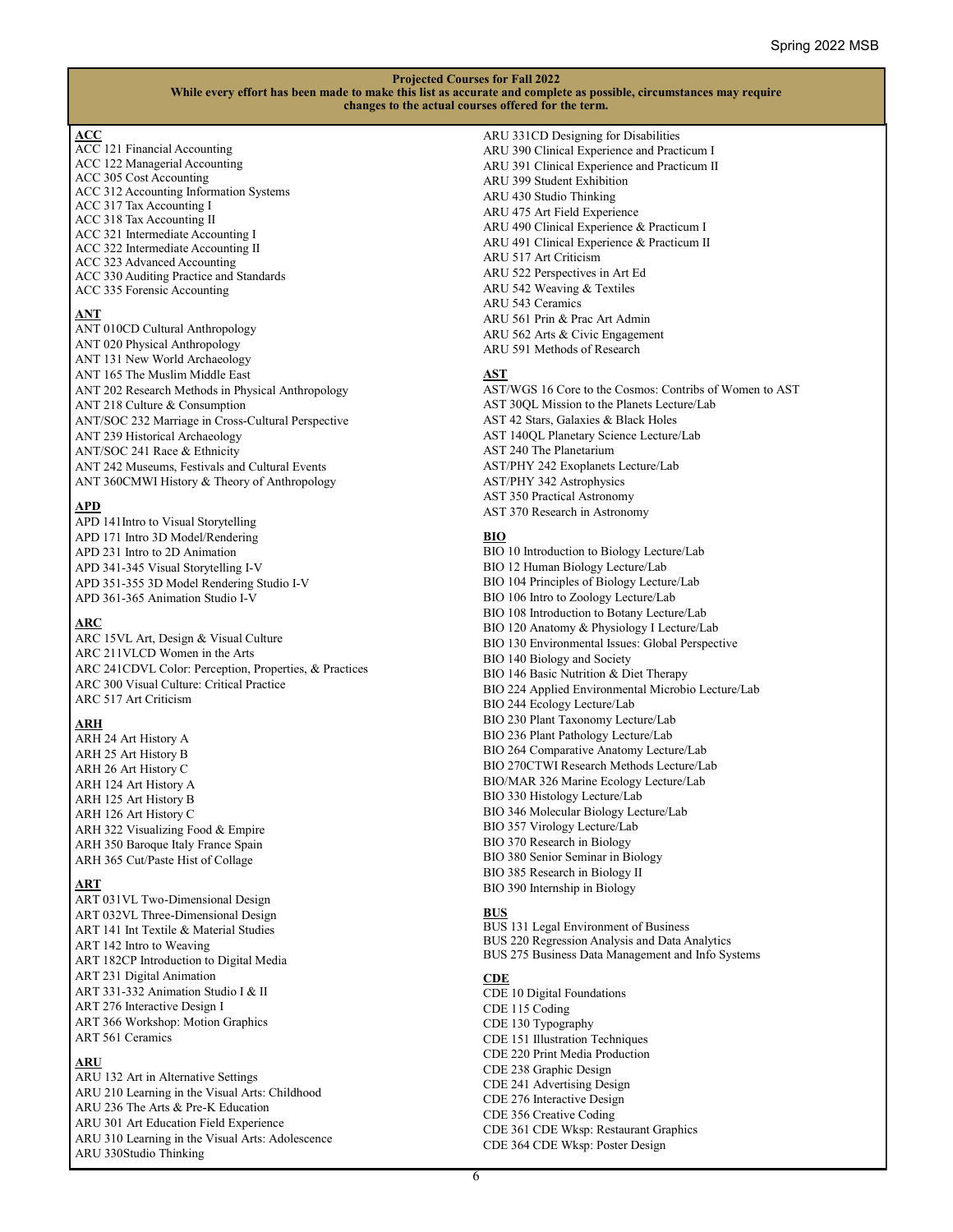#### **CDE Continued:**

CDE 366 CDE Wksp: Motion Graphics CDE 367 CDE Wksp: Package Design CDE 271 Television Graphics CDE 374 Portfolio CDE 381 Sr. Des Sem: Publication Design CDE 382 Sr. Des Sem: Identity Systems CDE 383 Sr. Des Sem: Non-Profit/Corporate Advertising CDE 384 Sr. Des Sem: Consumer Product Advertising CDE 385 Sr. Des Sem: Advanced Web CDE 386 Sr. Des Sem: Advanced Multimedia CDE 387 Sr. Des Sem: Visual Essay CDE 389 Sr. Des Sem: Personal Style CDE 394 Internship CDE 398 Professional Practices CDE 501 Personal Exploration CDE 502 Professional Exploration CDE 506 Contemporary Topics CDE 516 Grad Communication Design Studio CDE 512 Grad Research Proj II: Creative Studios

#### **CDH**

CDH 150CD Hist Surv Graphic Design A CDH 550 Grad History Graph Design A

#### **CFT**

CFT 121 Ceramics I CFT 321-325 Ceramics Studios I-V CFT 331-335 Weaving Studio I-V CFT 341-345 Textiles Studio I-V CFT 542 Weaving & Textiles

#### **CHI**

CHI 101 Elementary Chinese I CHI 103 Intermediate Chinese III

#### **CHM**

CHM 20 Introduction to Chemistry Lecture/Lab CHM 51 Introduction to Forensic Science CHM 100 General Chemistry I Lecture/Lab CHM 102 General Chemistry II Lecture/Lab CHM 204 Fundamentals of Organic Chemistry Lecture/Lab CHM 214VL Organic Chemistry I Lecture/Lab CHM 216WI Organic Chemistry II Lecture/Lab CHM 230QLWI Analytical Chemistry I Lecture/Lab CHM 310 Biochemistry I Lecture/Lab CHM 314 Physical Chemistry Lecture/Lab CHM 320 Adv Inorganic Chemistry Lecture/Lab CHM 370 Research in Chemistry I CHM 371 Research in Chemistry II CHM 372 Research in Chemistry III CHM 373 Research in Chemistry IV CHM 390 Internship Chemistry CHM 395 Honors Independent Study/Thesis CHM 398 Honors Supplementary Research

#### **CMP**

CMP 201 Intro Res Writing His & Soc St CMP 204 Writing with Research in the Physical Sciences

#### **COM**

COM 010 Fundamentals of Oral Communication COM 102 Introduction to Threatre COM 103 Introduction to Acting COM 105 Business & Professional Presentations COM 130 Interpersonal Communication COM 140 Intro Communication Studies COM 201 Storytelling I COM 210 Persuasion

COM 212 WICT Introduction to Mass Communication COM 215 Small Group Communication COM 216CDCM Performance of Literature COM 217 Music: The Spoken Word COM 240CTWI Communication Theory COM 241 PR Processes & Techniques COM 243 Social Games & Communication COM 245 New Media Communication COM 311 Crisis Communication in Multi-Cultural World COM 314 Social Media Analytics COM 321 Popular Culture COM 327 Rhetorical Theory & Criticism COM 340CTWI Research Methods COM 360 Digital Self COM 370 Special Topics in Communication Studies COM 379 Independent Study in Communication Studies COM 380 Senior Capstone Experience COM 385 Gender Communication COM 390 Communication Studies Internship

#### **COU**

COU 508 Research Methods in Counseling COU 518 Prof Orient Ethic Men Health Prof COU 519 Intercultural Issues in Counseling COU 522 Prof Orientation & Ethics COU 530 Funds of Counseling COU 535 Career Counseling/Life Span COU 546 Group Processes Seminar COU 548 Counseling Theories Seminar COU 562 Intro to Prob Addiction COU 580 Practicum in Counseling COU 590 Supervised Counsel Experience COU 594 Field Experience Clinical Counseling

### **CRJ**

- CRJ 010 Introduction to Criminal Justice CRJ 101 Introduction to Policing CRJ 121 Intro to Law CRJ 175 Organizations & Systems CRJ 182 Criminal Procedure CRJ 200CD Comparative CRJ Systems CRJ 221CM Juvenile Justice Systems CRJ 250 Criminology CRJ 270 Management of Offenders CRJ 271 Substance Abuse & Crime CRJ 301 Investigation and Intelligence CRJ 362CPWI Research Methods in Criminal Justice CRJ 380CTWI Senior Seminar in Criminal Justice **CSC** CSC 101 Computer Applications CSC 105 Introduction to Data Visualization CSC 111 Computer Forensics CSC 122 Client-side Web Development CSC 125CT Discrete Mathematics for CSC I
- CSC 135 Computer Science I CSC 136CP Computer Science II
- CSC 150 Ethical, Legal & Profess Impacts of the Digital Age
- CSC 220CPVL Object-oriented Multimedia Coding
- CSC 223CP Advanced Scientific Programming
- CSC 225 Discrete Math for Computing II CSC 235 Computer Organ & Assembly Language
- CSC 237 Data Structures
- CSC 242 Server-side Web Development
- CSC 253 Information Technology Systems
- CSC 311 Computer Networks
- CSC 320 Game Development I

CSC 328 Network Programming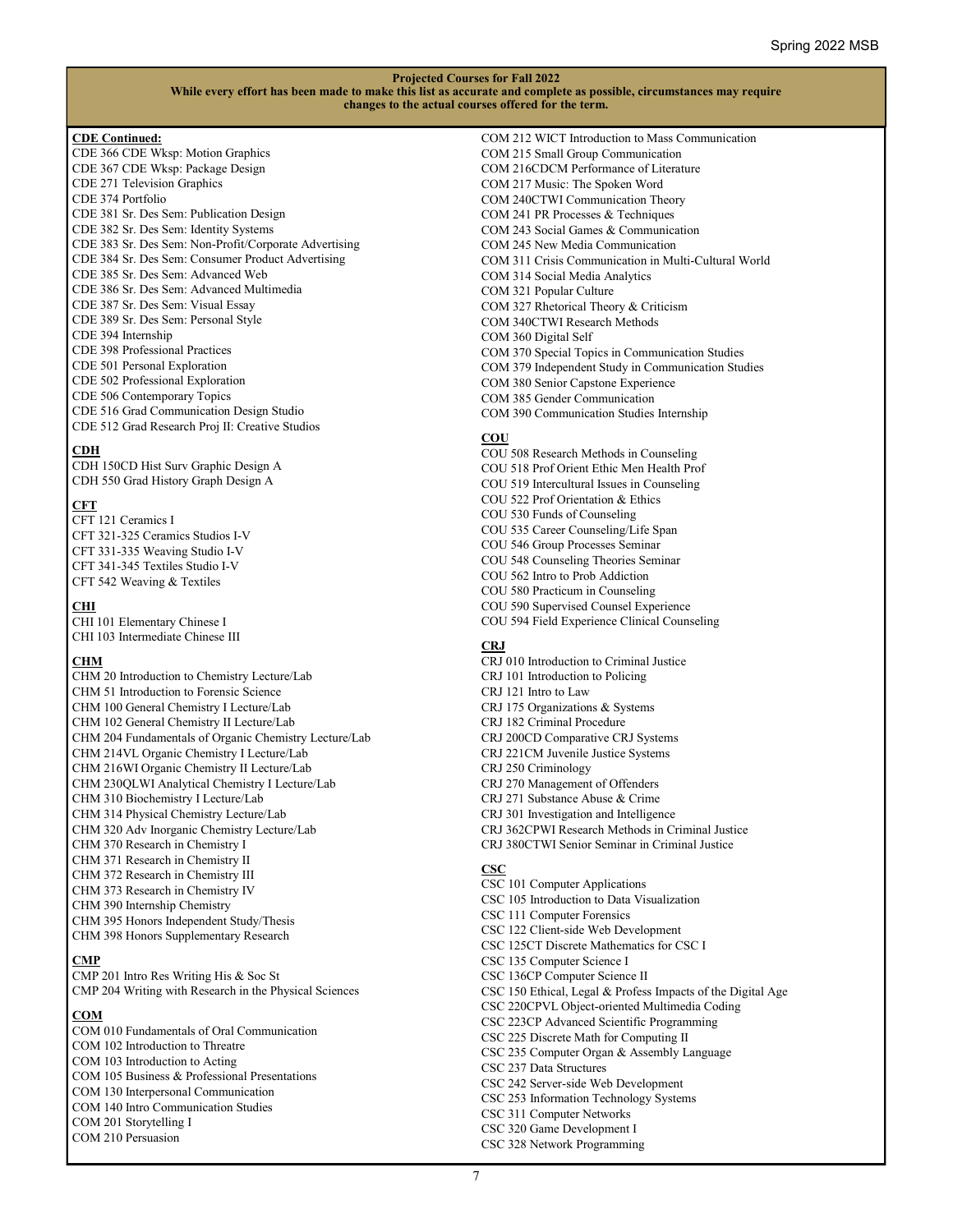#### **CSC Continued:**

CSC 341 Information Security CSC 343 Operating Systems CSC 354WI Introduction to Software Engineering CSC 355WI Software Engineering II CSC 441 Advanced Information Security CSC 456 Database Management Systems I CSC 458 Data Mining & Predictive Analytics

#### **CTM**

CTM 010 Introduction to Cinema, TV & Media CTM 050 Audio Production CTM 055 Fundamentals of Video Production CTM 070WI Scriptwriting CTM 130CTVL Media Theory and Aesthetics CTMCP 180 Post-Production CTM 205 Narrative Video Production CTM 206 Masterpieces in Film History CTM 218 Studio Production Practicum CTM 220 Media Law & Ethics in the Digital Age CTM 222 Evolution of Sports & the Media CTM 255 Video Field Production CTM 262 American Independent Cinema CTM 270 Script to Screen CTM 369 Field/Post Production Practicum CTM 375 Live Event Production CTM 370 Selected Topics - CTM CTM 380 Sr. Sem Cinema, TV & Media Production **ECO**

- ECO 10 Introduction to Economics ECO 11 Principles of Macro-economics
- ECO 12 Principles of Micro-economics
- ECO 210 Intermediate Macroeconomics
- ECO 360CD International Trade and Finance

#### **EDD**

- EDD 701 Transform Learn & Teach P & PP
- EDD 702 Trans Learning Mod & Instruct Design
- EDD 720 At Risk Populations
- EDD 724 Special Topics
- EDD 791 Leader Scholar Communities I

#### **EDU**

- EDU 100CT Perspectives on American Education
- EDU 101CTWI Teaching Pre-K-8: Exploration & Investigation
- EDU 326 Introduction to Middle Level Education
- EDU 434 Instructional Methodology for English Learners
- EDU 452 Science, Technology, Engineering & Mathematics Ed Ped
- EDU 526 Data Driven Decision Making
- EDU 528 Student Diversity & Critical Pedagogy
- EDU 562 School Law
- EDU 592 Intensive Clinical Experience
- EDU 597 Change in Education

#### **EEU**

- EEU 202 Disposition/Advocacy
- EEU 209 Math Foundations for Pre-K-1
- EEU 211CD Family Collaboration and Diversity
- EEU 215 Introduction to Early Education
- EEU 220VL Children's Literature for Pre-K-4
- EEU 225 Assess I: Obs. & Informal
- EEU 300 Early Literacy Dev & Acquisition Pre-K-1
- EEU 301Teaching Literacy in Grades 2-4
- EEU 303WI Language Development in Early Childhood
- EEU 304 Teaching Social Studies in Pre-K-4
- EEU 305 Teaching Science in Early Childhood
- EEU 306WI Integrating Principles of Learning Pre-K-4
- EEU 309 Teaching Math in Grades 2-4

EEU 325 Assessment II: Form, Sum, Diag, Bench EEU 390 Clinical Experience I Pre-K-4 EEU 391 Clinical Experience II Pre-K-4 EEU 415 Family & Community Partnership EEU 505 Child Development & Practice EEU 596 Clinical Expr I: Pre-K-4 EEU 597 Clinical Expr II: Pre-K-4

#### **EGR**

EGR 121 Engineering Drawing & Lettering EGR 130 Engineering Mechanics

#### **ELU**

ELU 221VL Lit for Upper Elem & Mid-Level Learners ELU 325 Diff Instruct: Key to Responsive Teaching ELU 342WI Teaching Writing at the Mid-Level ELU 344 Teach & Assess Soc St & Content Area Reading ELU 346WI Mid-Level Cognitive Development ELU 347 Teach & Assess Math for Mid-Level Learners ELU 349 Teach & Assess Sci for Mid-Level Learners ELU 353 Language Develop, Reading Assessment & Interventions ELU 392 Clinical Experience I Mid-Level Learners ELU 393 Clinical Experience II Mid-Level Learners ELU 569 Topics in Elem Education ELU 595 Spec Teach Mid-Level Clin I ELU 596 Spec Teach Mid-Level Clin II

#### **ENG - not submitted to book ENU - not submitted to book**

#### **ENV**

ENV 100 Intro to Environmental Science Lecture/Lab ENV 210 Environmental Geology Lecture/Lab ENV 224 Applied Environmental Microbiology Lecture/Lab

#### **ERS**

ERS 502 Sem: Res Found Pertinent to Reading ERS 504 Literacy Curr and Instruct: PreK-3 ERS 506 Literacy Curr and Instruct: 4-8 ERS 513 Literacy Curr and Instruct: Adolescent- HS ERS 514 Reading Spec & Intensified Lit Instruct ERS 531 Adult Learning Theories ERS 574 Assess of Reading: Clin Prac in Reading Diagnosis ERS 577 Leadership for Reading Educators ERS 578 Sch Based Prac in Lit Instruct: Strug Read & Writers ERS 579 Prac in Lit Insruct; Strug Read & Writers

#### **FAR**

FAR 15 Drawing I FAR 16 Drawing II FAR 61 Intro Darkroom Photo Non-Major FAR 111 Intro to Painting FAR 141 Intro to Printmaking FAR 151 Intro to Life Drawing FAR 161 Intro Photography- Darkroom FAR 162 Intro to Photo: Digital FAR 171 Intro to Sculpture FAR 182 Intro to Time-Based Media FAR 337-339 Themes Practices in Photo

#### **FAS**

FAS 230-234 Works on Paper Studio I-V FAS 310-315 Painting Studio I-VI FAS 320-325 Drawing Studio I-VI FAS 340-345 Printmaking Studio I-VI FAS 360-365 Photography Studio I-VI FAS 370-375 Sculpture Studio I-VI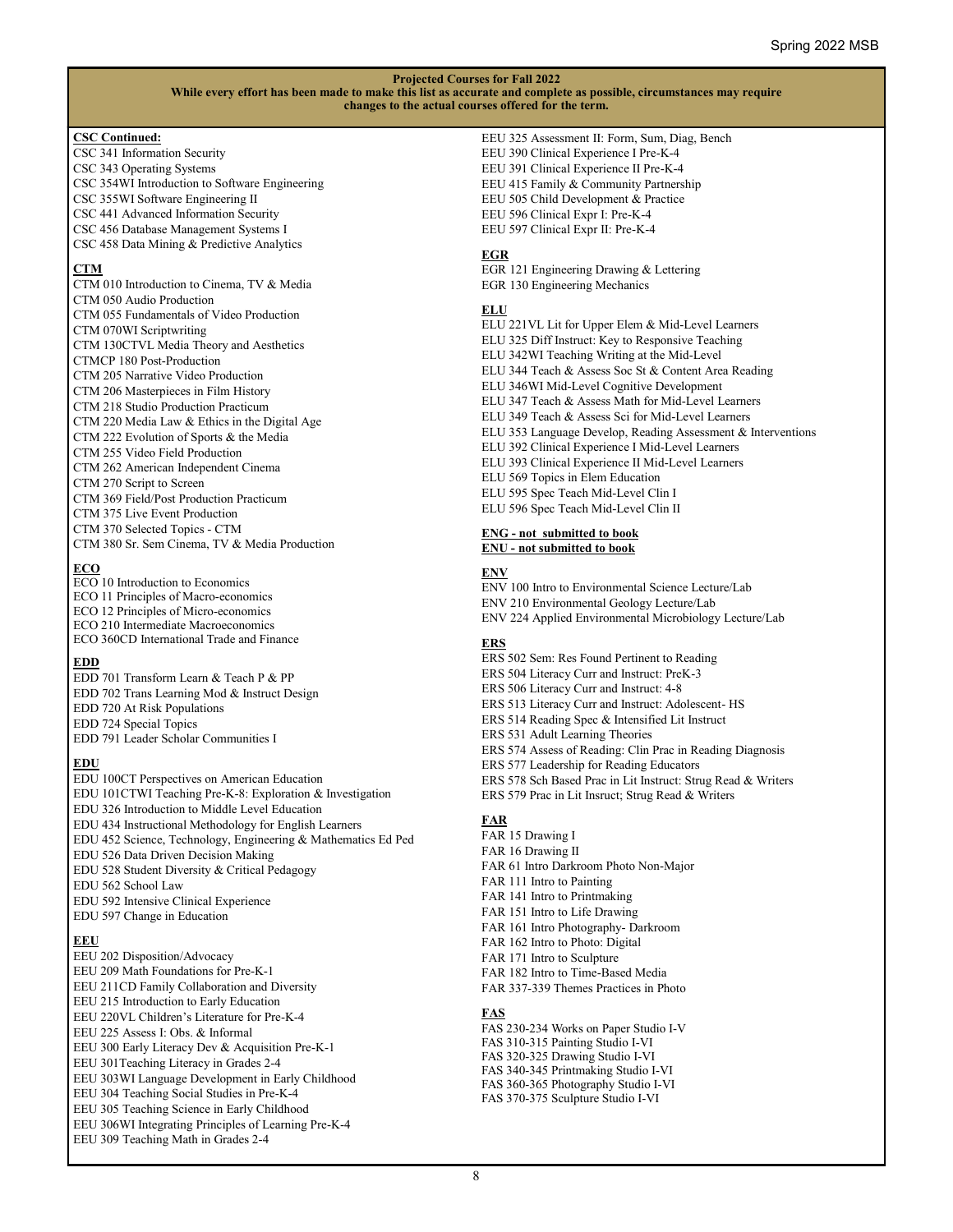#### **FIN**

FIN 200 Introduction to Finance FIN 350QL Financial Management FIN 351 Personal Financial Planning FIN 352 Entrepreneurial Finance FIN 354 Investments FIN 363 Intermediate Financial Management FIN 375CTWI Applied Investment Management

#### **FRE**

FRE 101 Elementary French I FRE 102 Elementary French II FRE 103 Intermediate French III FRE 104 Intermediate French IV

#### **GEG**

GEG 010 Elements of Physical Geography GEG 020CD Elements of Cultural Geography GEG 101 World Regional Geography GEG 110 Geography of US & Canada GEG 204 Meteorology Lecture/Lab GEG 210 Environmental Conservation GEG 212 Geography of Natural Hazards GEG 223 Intro to Transportation Geography GEG 274CPQL Introduction to GIS Lecture/Lab GEG 323 Global Warming GEG 330CPVL Cartography GEG 338 Geography of Population GEG 375 Research Methods in Geography

#### **GEL**

- GEL 1 Dinosaurs GEL 20 Intro to Geology Lecture/Lab
- GEL 50 Water Wars
- GEL 31 Geology of National Parks and Monuments
- GEL 100 Physical Geology Lecture/Lab
- GEL 110 Introduction to Oceanography Lecture/Lab
- GEL 200VL Field Geology Lecture/Lab
- GEL 210 Environmental Geology Lecture/Lab
- GEL 220CT Mineralogy Lecture/Lab
- GEL 346WI Sediment/Stratigraphy Lecture/Lab
- GEL 358CP General Geophysics Lecture/Lab
- GEL 368 Research in Geology I
- GEL 369 Research in Geology II

#### **GER**

GER 101 Elementary German I GER 103 Intermediate German III GER 211WI German Composition and Conversation I GER 232 The German Graphic Novel (in German) GER 260 German Culture Through Film GER 320 German Short Story (in German)

#### **HEA**

HEA 102 Intro to Health/Wellness

#### **HIS**

HIS 14CD History of Civilization (A) HIS 015 History of Civilization (B) HIS 025 U.S: Formative Years and the Federal Republic HIS 026 History U.S: Emergence of Modern America HIS 111 The World Turned Upside Down HIS 121 American Environmental History HIS 131 History of Latin America: Colonial HIS 157 American Population History HIS 161CDCT History of Africa to 1800 HIS 170 Military History of the United States HIS 204 History of Gender Dynamics in Africa HIS 227 Holocaust

HIS 238 Europe During the Reformation 1500-1650CE

#### HIS 252 Colonial American History

HIS 254WI History China & Japan since 1800 HIS 310 Constitution of the US HIS 378WI Seminar Historical Method HIS 380WI Senior Seminar in History

#### **HLS**

HLS 100 Homeland Security HLS 300 Homeland Security & Intelligence

#### **HUM**

HUM 211VLCD Women in the Arts

#### **INT**

INT 10 Intro to International Studies INT 101 Intercultural Communication

#### **LLT**

LLT 200 Foundations of Information Science LLT 310 Info Resources & Services LLT 321CPVL Technologies for the 21st Century Educator LLT 330 Makerspaces & Tech Enhanced Programing LLT 364 Preservation, Digitization & Archiving LLT 385 Digital Portfolios LLT 390 Internship LLT 398 Clinical Experience & Practicum I LLT 399 Clinical Experience & Practicum II LLT 500 Foundations of Information Science LLT 505 Perspective Instructional Tech & Learning LLT 510 Information Resources & Services LLT 521 Technologies for 21st Century Educator LLT 530 Makerspaces & Tech Enhanced Programing LLT 545 Problem Based Learning Through Instructional Tech LLT 574 Educational Program of the Library Media Center LLT 585 Digital Portfolios LLT 590 Internship LLT 598 Clinical Experience & Practicum I LLT 599 Clinical Experience & Practicum II

#### **MAR**

MAR 110 Introduction to Oceanography Lecture/Lab MAR 210 Sophomore Seminar MAR 320WI Physiological Eco of Animals Lecture/Lab MAR/BIO 326 Marine Ecology Lecture/Lab MAR 346WI Sediment/Stratigraphy Lecture/Lab MAR 358CP General Geophysics Lecture/Lab MAR 370 Independent Research Marine Science

#### **MAT - not submitted to book**

#### **MCU**

MCU 500 Legal, His, Phi Foundations MCU Ed

#### **MGM**

MGM 210 Principles of Management MGM 315 Management Science MGM 318 Gender and Diversity in Organizations MGM 328 Entrepreneurship: From Concept to Launch MGM 335CM Human Resource Management MGM 340 Talent Acquisition and Development MGM 350 Organizational Behavior in Management MGM 351 Operations Management MGM 352CD International Management MGM 361 Principles of Business Logistics MGM 399CTWI Business Strategy and Policy **MKT** MKT 210 Principles of Marketing

MKT 315 Marketing Ethics in Society MKT 320 Marketing Management MKT 330CM Personal Selling and Sales Management MKT 340 Retail Management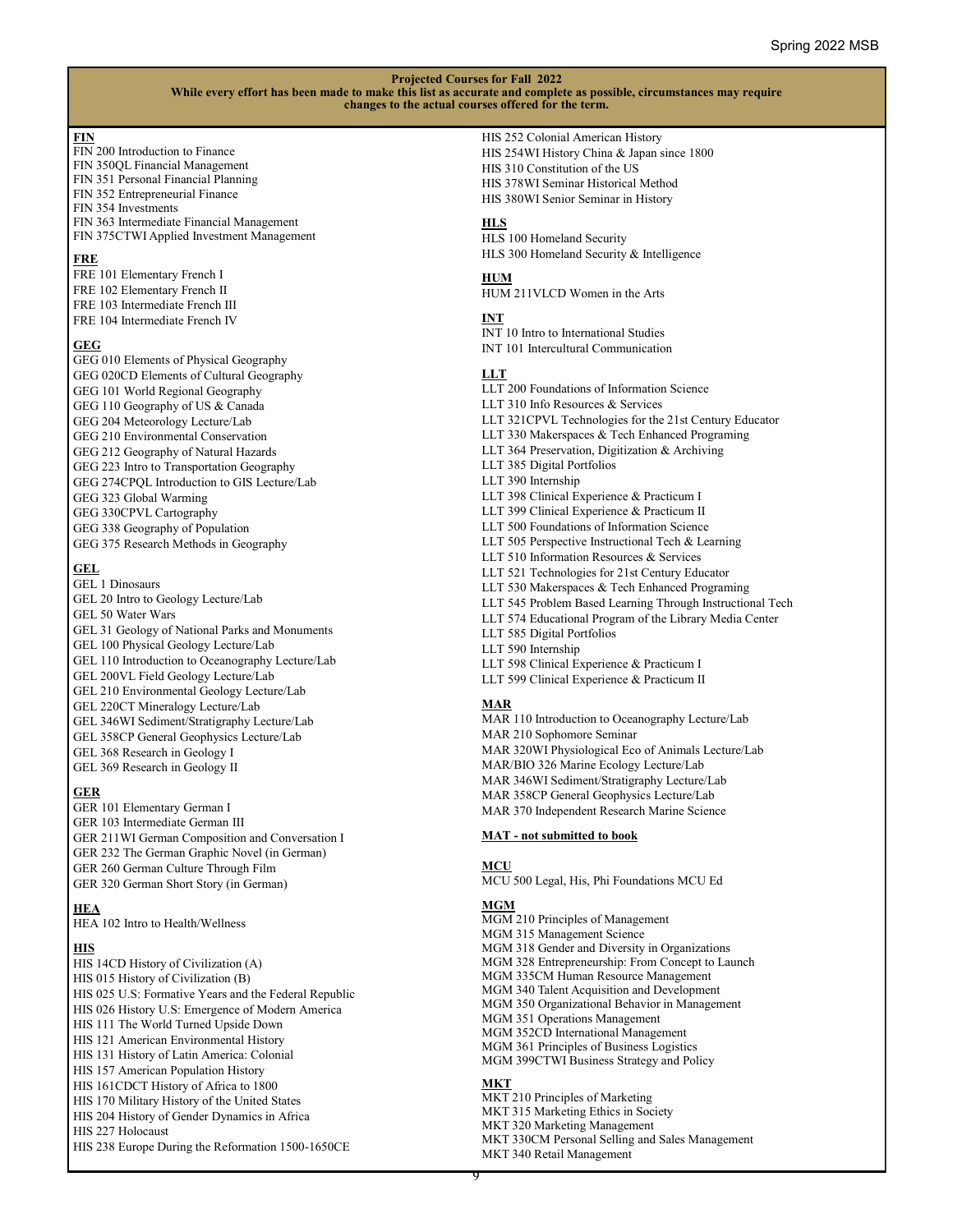#### **MKT Continued:**

MKT 351 Media Concepts and Planning MKT 361 Principles of Business Logistics MKT 362 Digital Marketing MKT 370CD International Marketing

**MLS**

MLS 434 Instruct Methods, Materials, & Assess ELL/ESL

#### **MUP- not submitted to book**

**MUS- not submitted to book MUU- not submitted to book**

#### **PAG**

PAG 010CD Introduction to Pennsylvania German Studies PAG 101 Introduction to Pennsylvania German Language I

#### **PHI - not submitted to book**

#### **PHY**

- PHY 20 Introduction to Physics Lecture/Lab PHY 40 General Physics I Lecture/Lab PHY 80 Problem Solving Techniques in Ap Sci
- PHY 100 Physics I Lecture/Lab
- PHY 212 Modern Physics
- PHY 220WI Electronics Lecture/Lab
- PHY 245 Mathematical Physics I
- PHY 250 Programming for Exper Research & Industry
- PHY 316QL Electricity & Magnetism
- PHY 340 Computational Physics
- PHY/AST 342 Astrophysics
- PHY 370 Research in Physics
- PHY 380CMWI Senior Seminar in Physics

#### **POL**

- POL 010 American Government POL 020CD International Relations POL 030CD Introduction to Comparative Politics POL 040 Introduction to Political Theory POL 050 State and Local Government POL 101WI Social Science Research Design & Writing POL 115 Public Administration POL 140CTWI Law & Society POL 182 Criminal Procedure POL 200QL Statistics for Social & Behavior Science POL 231CDWI Social Movements and Revolution POL 332CDWI Politics of Latin American POL 381CMWI Senior Seminar in Public Administration POL 425 Public Policy Making POL 509 Approaches & Methods in Pol Sci POL 515 Principles & Prob of Pub Admin
- POL 518 Budgeting & Decision Making

### **PRO**

PRO 210 Intro to Entrepreneurship PRO 185 Fundamentals Personal Fin

#### **PSY**

PSY 011 General Psychology PSY 110 Child Psychology PSY 120 Adolescent Psychology PSY 125 Life Span Development PSY 140 Educational Psychology PSY 200QL Statistics for Social & Behavior Science PSY 202 Psychology of Personality PSY 217 Psychology and Law PSY 205 Psychology of Black Experience PSY 220 Industrial/Organizational Psychology PSY 240 Social Psychology PSY 250 Abnormal Psychology

PSY 270CTWI Experimental Psychology PSY 310CTQL Principles of Measurement PSY 311 Psychology of Learning, Motivation, & Emotion PSY 312 Sensation & Perception PSY 325 Physiological Psychology PSY 331 Health Psychology PSY 340 Cognitive Psychology PSY 350 Personnel Psychology PSY 360 Introduction to Clinical Psychology PSY 375 Psychotherapy PSY 379 History & Systems of Psychology PSY 380WI Senior Seminar in Psychology PSY 525 Develop PSY of Child PSY 530 Life Span Development PSY 545 Theories of Personality PSY 546 Psychopathology

#### **SCI**

SCI 220 Practical Scan Electron Microscopy Lecture/Lab SCI 240 The Writing Project SCI 250 Scientific Storytelling

#### **SCM**

SCM 260 Principles of Supply Chain Management SCM 361 Principles of Business Logistics SCM 362 Supply Chain Analytics SCM 365 Sustainability in Supply Chain

#### **SEU**

SEU 312CDWI Principles of Learning Lecture SEU 313 Principles of Learning Lab SEU 342VLWI Principles of Teaching Lecture SEU 343 Principles of Teaching Lab SEU 390 Clinical Experience & Practicum I SEU 391 Clinical Experience & Practicum II SEU 410WI Science Instructional Methods for Mid & HS SEU 422 World Lang Instructional Methods for Mid & HS SEU 425WI English Instructional Methods for Mid & HS SEU 426WI Social Studies Methods for Mid & HS SEU 430 Math Instructional Methods for Mid & HS SEU 535 Classroom Management Inclusive Classroom SEU 544 Action Research Teacher Leader

#### **SOC**

SOC 010CD Principles of Sociology SOC 110CD Contemporary Social Problems SOC 150 Law and Society SOC 200QL Statistics for Social and Behavioral Science SOC 201QL Quantitative Analysis in Sociology SOC 207 Families & Social Class SOC/WGS 217 LGBTQ Studies SOC 224CDCT Immigration & Assimilation SOC/ANT 232 Marriage in Cross-Cultural Perspective SOC 241 Race & Ethnicity SOC 245CD Sociology of Deviance SOC 250 Criminology SOC 271 White Collar Crime SOC 310 Foundations of Social Theory

#### **SOW**

SOW 700 Social Work Leadership I SOW 720 Leadership/Teaching Praxis I

#### **SMS**

SMS 101 Intro to Social Media Theory Strategy SMS 390 Social Media Internship

#### **SPA**

SPA 101 Elementary Spanish I SPA 102 Elementary Spanish II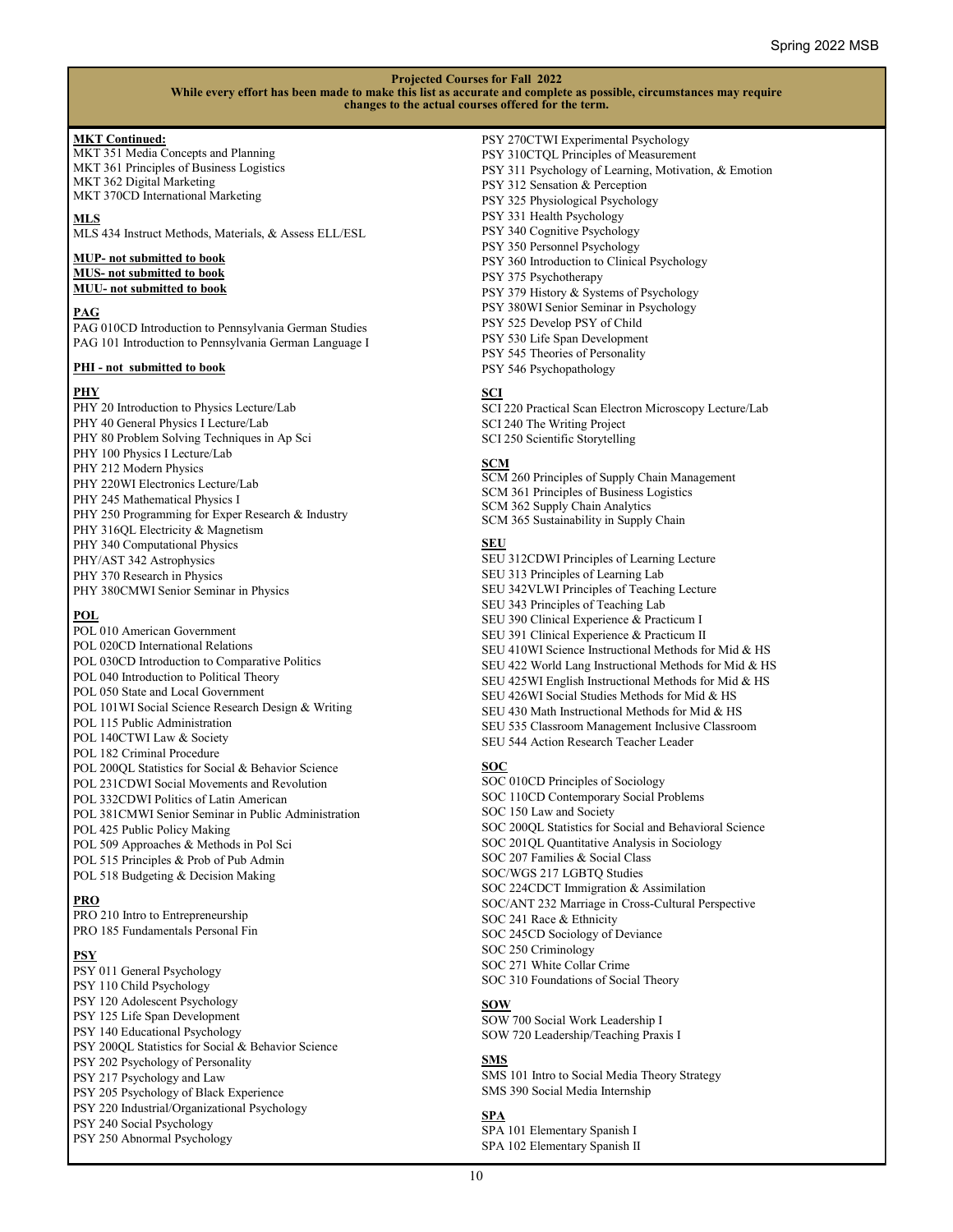#### **SPA Continued:**

SPA 103 Intermediate Spanish III SPA 104 Intermediate Spanish IV SPA 207 Writing in Spanish for the Professional World SPA 212WI Spanish Composition SPA 213CM Advanced Conversation in Spanish SPA 214CDCM Written & Oral Com Spanish-speaking Heritage Lrrns SPA 292 Advanced Business Practices & Cultures SPA 380CDCT Senior Seminar in Spanish SPA 414 Major SPA American Short Story Wri of the New Narrative Period

#### **SPT**

- SPT 120 Personal Nutrition
- SPT 160 Intro to Sports Mgmt
- SPT 195 Accounting for Sport Mgm
- SPT 201 SCI Basis/Human Movement
- SPT 212 Sport Public Relations & Comm
- SPT 222 Fundamentals of Coaching
- SPT 230 Leadership+Team Building
- SPT 236 Personal Selling in Sport
- SPT 260 Principles Sport Finance
- SPT 265 Managing Sport Organizations
- SPT 270 Sport & Society
- SPT 285 Sport Marketing & Sponsorship
- SPT 290 Fundamentals/Sports Law
- 
- 
- 
- 
- 

#### **SPU**

- SPU 101 Early Interv for Students with Disabilities SPU 200 Reading, Writing, Teaching Literary Braille SPU 201 Cognitive Development Standards SPU 216 Evidence-Based Prac in Math for Students with Dis SPU 202 Orient/Mobility-Visual Impairment-Deaf blindness SPU 223 Augmentation & Altern Com to Support St with Dis SPU 302 Adapting Materials/Methods I/E-Visual Impair SPU 313 Making Content Area Inst Access for St with Dis SPU 314 Students with Disabilities-Inclusive Settings SPU 316 Literary Development and Instruction SPU 317 Intensive Reading, Writing Math Intervention App SPU 318 Assessments and Instructional Methods SPU 320 Special Education Process and IEP Development SPU 322 High Incidence Disabilities SPU 327 Trans, Self-Determ & Self-Advoc for Adol & Ads with Dis SPU 328 Positive Behavioral Intervention & Supports SPU 330 Low Incidence Disabilities SPU 333 Assistive Tech for Students w/ Visual Impairments SPU 381 Internship in Special Education SPU 390 Clinical Experience & Practicum (VI-1) SPU 391 Clinical Experience & Practicum (VI-2) SPU 392 Clinical Experience & Practicum (MPH-1) SPU 393 Clinical Experience & Practicum (MPH-2) SPU 434 Applied Behavior Analysis SPU 500 Cog Dev Div Learners Stand Align SPU 502 Reading, Writing & Teaching Unified Braille SPU 516 Literacy Devel & Inst in Core & Inter Areas SAS SPU 592 Clinical Practicum in Special Education **STA** STA 530 Help Int Stu Affairs Higher Ed
- 
- 
- 

#### SPT 305 Emergency Care& Risk Mgmt

- SPT 320 Sport Ethics
- SPT 330 Event/Facility Mgmt
- SPT 333 Prin Strength & Conditioning
- SPT 345 International Sport Business
- SPT 366 Personal Fitness Trainer

- STA 570 Contemporary Clg Students
- STA 572 Sem Leadership in Stu Affairs
- STA 589 Res Method Stu Affairs Hi Ed
- STA 593 Internship/Student Affairs II

#### STA 590 Finance in Higher Ed

#### **SWK**

SWK 100CDCT Intro to Social Work and Social Welfare SWK 130CDCT Poverty and Social Welfare SWK 160CD Human Behavior and Social Environment SWK 200CMWI Professional Context SWK 250 Social Work with Individuals Practice I SWK 255CDWI Social Welfare Policy SWK 286 Social Work & Substance Abuse SWK 280 Communities/Organization Practice III SWK 285 Essential Skills for Helping People SWK 315 Human Services Admin & Social Policy SWK 320 Case Management: Interdisciplinary Approach SWK 360CTQL Methods & Practice– Social Work Research SWK 370 Selected Topics in Social Work & Social Welfare SWK 379 Independent Study SWK 381 Field Instruction in Social Work I SWK 382CTWI Professional Seminar in Social Work I SWK 400 Found of Human Behavior– Social Environment SWK 450 Foundations in Social Work Practice- Individuals SWK 460 Foundations of Social Work Research Methods SWK 481 Foundation Internship I SWK 482 Integrated Generalist Social Work Practice Seminar I SWK 500 Family in the Social Environment SWK 555 App Fam Pol/Fam Serv Prog SWK 560 App Methods of SW Research SWK 573 Pub & Prof Presentations in Social Work SWK 581 Advanced Internship I SWK 582 Adv Theory/Fam SW Prac I SWK 701 Social Work Leadership I SWK 704 Social Work Teacher-Scholar SWK 710 Research Methodology SWK 730 Qualitative Analysis

#### **WGS**

WGS 10 Introduction to Women's Studies WGS/AST 16 16 Core to the Cosmos: Contribs of Women to AST WGS/COM 130 Interpersonal Communication SOC/WGS 217 LGBTQ Studies WGS/COM 350CT Leadership

#### **WRI- not submitted to book**